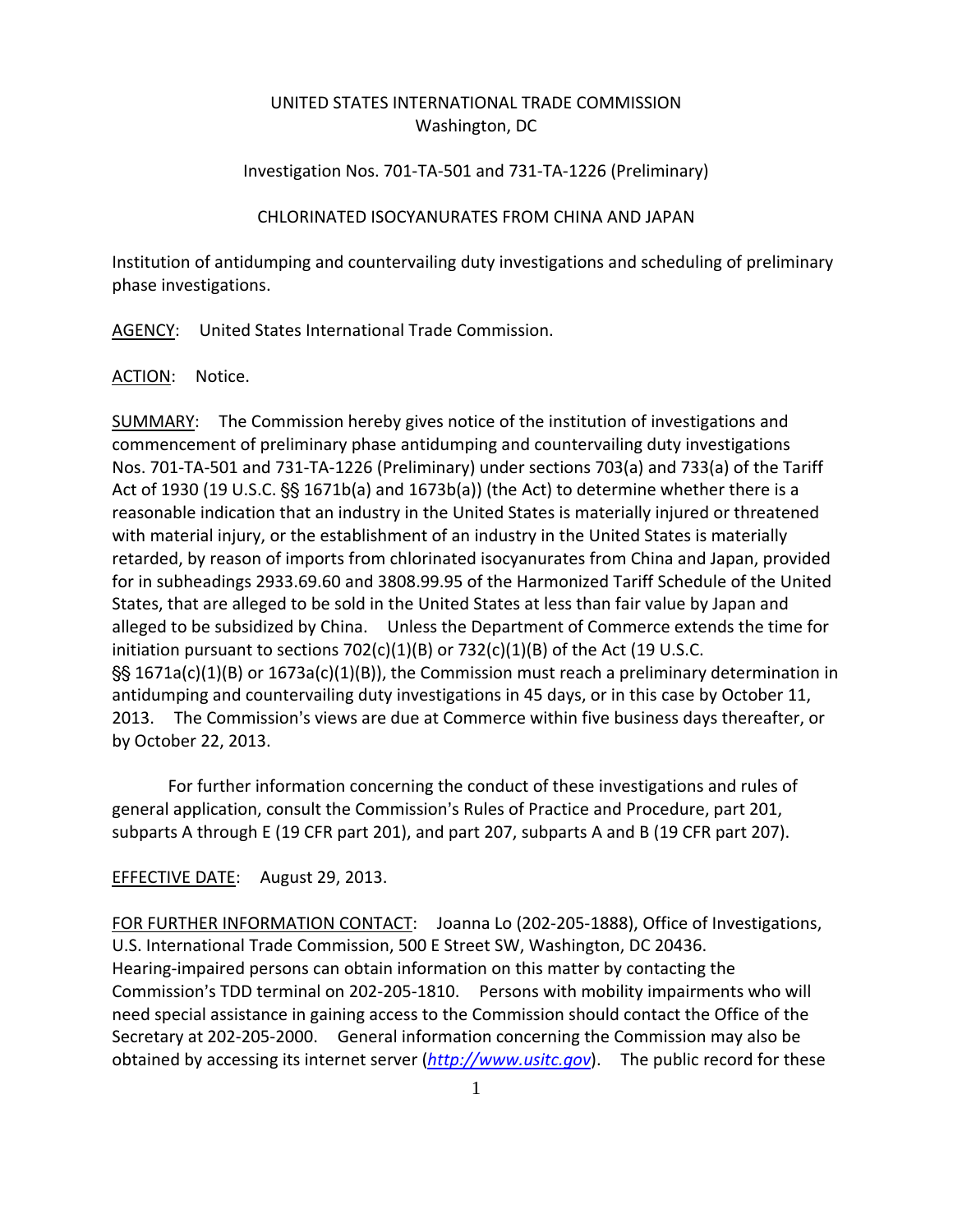investigations may be viewed on the Commission's electronic docket (EDIS) at *http://edis.usitc.gov*.

#### SUPPLEMENTARY INFORMATION:

Background.‐‐These investigations are being instituted in response to a petition filed on August 29, 2013 by Clearon Corp., South Charleston, WV; and Occidental Chemical Corp. Dallas, TX.

Participation in the investigations and public service list.‐‐Persons (other than petitioners) wishing to participate in the investigations as parties must file an entry of appearance with the Secretary to the Commission, as provided in sections 201.11 and 207.10 of the Commission's rules, not later than seven days after publication of this notice in the *Federal Register*. Industrial users and (if the merchandise under investigation is sold at the retail level) representative consumer organizations have the right to appear as parties in Commission antidumping and countervailing duty investigations. The Secretary will prepare a public service list containing the names and addresses of all persons, or their representatives, who are parties to these investigations upon the expiration of the period for filing entries of appearance.

Limited disclosure of business proprietary information (BPI) under an administrative protective order (APO) and BPI service list.--Pursuant to section 207.7(a) of the Commission's rules, the Secretary will make BPI gathered in these investigations available to authorized applicants representing interested parties (as defined in 19 U.S.C.  $\S$  1677(9)) who are parties to the investigations under the APO issued in the investigations, provided that the application is made not later than seven days after the publication of this notice in the *Federal Register*. A separate service list will be maintained by the Secretary for those parties authorized to receive BPI under the APO.

Conference.‐‐The Commission's Director of Investigations has scheduled a conference in connection with these investigations for 9:30 a.m. on September 19, 2013, at the U.S. International Trade Commission Building, 500 E Street SW, Washington, DC. Requests to appear at the conference should be filed with William.Bishop@usitc.gov and Sharon.Bellamy@usitc.gov (DO NOT FILE ON EDIS) on or before September 17, 2013. Parties in support of the imposition of countervailing and antidumping duties in these investigations and parties in opposition to the imposition of such duties will each be collectively allocated one hour within which to make an oral presentation at the conference. A nonparty who has testimony that may aid the Commission's deliberations may request permission to present a short statement at the conference.

Written submissions.--As provided in sections 201.8 and 207.15 of the Commission's rules, any person may submit to the Commission on or before September 24, 2013, a written brief containing information and arguments pertinent to the subject matter of the investigations. Parties may file written testimony in connection with their presentation at the